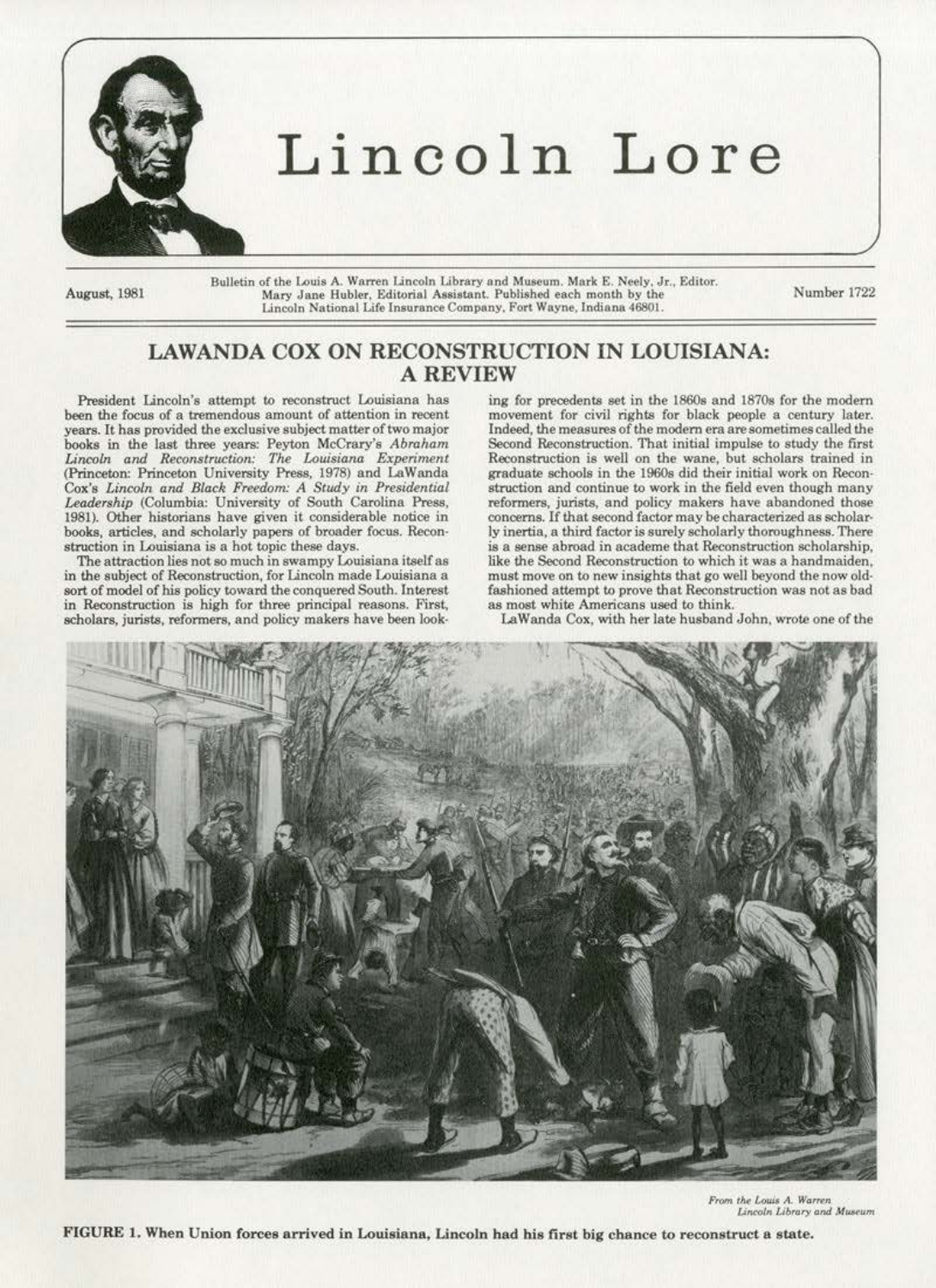

*From the Louis A. Warren*<br>*Lincoln Library and Museum* 

FIGURE 2. Some New Orleans residents scrambled to take the oath of allegiance to the United States.

1960s' most important and influentiaJ works on Reconstruction, Politics, Principle, and Prejudice, 1865-1866: Dilemma of Recon*struction America.* a book which djd much to destroy Andrew Johnson's reputation. Mrs. Cox was already a mature scholar at the advent of the heyday of Reconstruction studies. Her interest in the subject endures because of essentially scholarly impulses. In her long career, she came across documents which did not seem to jibe with the accepted wisdom on Abraham Lincoln's Reconstruction policies, and she wanted to figure out what was correct.

ln one respect., but in one respoct only, her conclusions are not original. *She* shares with McCrary and other scholars a view, fast gaining wide acceptance among historians. that Abraham Lincoln would have reconstructed the South had John Wilkes Booth not stopped him. In light of the prepon· derance of evidence in favor of this view- one thinks immediately of the numerous Lincoln letters urging military governors in the South to get on with the work of reconstructing their states - the conclusion may seem obvious and banal. A quick glance at the conclusions reached by the previous genera· tion of historians like Allan Nevins and James G. Randall, will quick1y reveal the unanimity of the contrary opinion until very recent times. And outside the scholarly community, the older view still reigns supreme and shows few signs of movement. toward the newer view. It will require many more reiterations than Mrs. Cox's to turn the tide of majority opinion, and there is nothing wrong with her reasserting this truth.

The real originality of *Unco/n and Black Freedom* lies in the nature of Mrs. Cox's proof of the proposition that Lincoln would have reconstructed the South had he lived to complete his second term. Readers of McCrary"s book in particular will be surprised to see who Mrs. Cox's heroes and villains are. The reader should not be fooled by her assertion that her approach in the book was ''one of reflection rather than research." She has solid documentation for her most important conclusions. She read the crucial documents and, more important, read them with care and with discerning and sympathetic intelligence. It is a convincing book.

The care with which Mrs. Cox read the documents is apparent in her first chapter. Relying for the most part on documents read by hundred& of historians before her, she manages never· theless to describe Lincoln's policies toward slavery in a fresh and exciting way:

When war opened possibilities unapproachable in the 1850s. Lincoln's reach was not found wanting. Indeed, there is something breathtaking in his advanoe from prewar advocacy of restricting slavery's spread to foremost responsibility for slavery"s total, immediate, uncompensated destruction by constitutional amendment. The progression represented a positive exercise of leadership. It has often been viewed as a reluctant accommodation to pressures; it can better be understood as a ready response to opportunity. Willing to settle for what was practicable, provided it pointed in the right direction. Lincoln was alert to the expanding potential created by war. Military needs, foreign policy, Radical agitation did not force him upon an alien course but rather helped clear a path toward a long-desired but intractable objective. Having<br>advanced, Lincoln recognized the danger of a forced retreat, a retreat to be forestalled with certainty only by military victory and constitutional amendment. His disclaimer of credit for "the removal of a great wrong" which he attributed to "God alone," though in a sense accurate, for the process of emancipation did not follow his or any man's design, was nonetheless misleading.

Although historians have often remarked on Lincoln's "growth" in office, none has heretofore called the rapidity of change in his views on slavery "breathtaking."

Can Mrs. Cox document it? In a word, yes. She notes that Lincoln was the first President ever to ask Congress to pass an amendment to the Constitution fully drafted by the President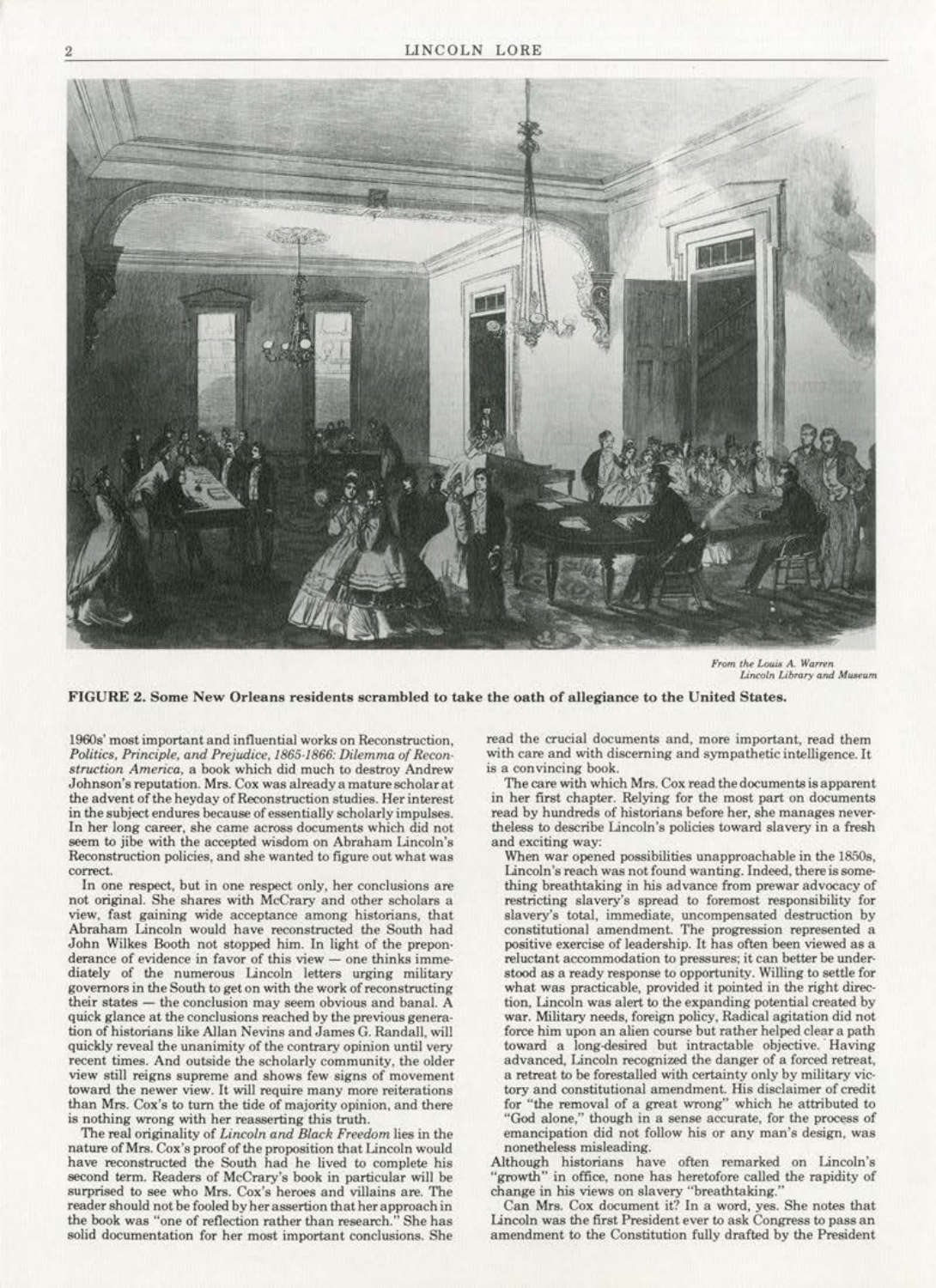himself (in December, 1862). "Lincoln took the initiative against slavery," she says. When he had first suggested his scheme for gradual and compensated emancipation in the border states the previous March, "Congress had not yet taken any action against slavery as such." The first Confiscation Act (August, 1861) affected only slaves used for military purpoaes, and the bill to abolish slavery in the District of Columbia had not yet passed either house. Even Wendell Phillips had to admit thai lincoln was "better than his Congress fellows." The PhiUips letter came to light only in 1979. Mrs. Cox has been reading as well as reflecting.

Mrs. Cox's interpretation of the Emancipation Proclamation likewise gives firm support for her use of the word "breathtaking":

In issuing the Emancipation Proclamation, Lincoln is sometimes seen as lagging behind Congress. which had passed the Second Confiscation Act on July 17, 1862. Yet the first draft of his proclamation was presented to the cabinet just five days later and his decision had been made earlier, at least by July 13 - that is, before Congress acted. When his advisers convinced him to delay until a Union victory. Lincoln promptly issued the first paragraph of his draft as a separate proclamation giving warning that all persons who did not return to their allegiance would be subject. as provided by the Confiscation Act, to forfeitures and seizures.

The discerning intelligence with which Mrs. Cox read the documents is everywhere apparent. She knows that tone is important. In discussing Lincoln's message on compensated emancipation of the spring of 1862, she notes that in "earnestly beg[ging] the attention of Congress and the people," he "rejected the suggestion that he substitute 'respectfully' for 'earnestly.''' He pleaded for his program "in full view of my great responsi· bility to my God, and to my country." Mrs. Cox adds shrewdly: "In this first major antislavery document of his presidency the word order of'God' and 'country' may be not unworthy of note.'' Lincoln was honest, but he was also crafty, as Mrs. Cox knows from her sensitive reading of his works. When rumors that Con· federate peace commissioners were coming to Washington threatened passage of the Thirteenth Amendment in the House early in 1865, James Ashley asked the President for a denial.

Pressed, Lincoln sent a one-sentence, carefully phrased response: "So far as I know, there are no peace commissioners in the city, or likely to be in it." Peace commissioners. as  $Lincoh$  well knew, were on their way  $-$  but to Fortress Monroe rather than to "the city."

*Uncoln and Black Freedom* is a book for aficionados who will appreciate the subtle interpretations and the careful attention

When Mrs. Cox turns her formidable talents to the subject of Reconstruction in Louisiana, she reaches even more impressive and original conclusions. Her straightforward chronologica1 approach allows her first to document Lincoln's education into the realities of disloyal sentiment in the South. Beginning with the notion that indigenous forces in occupied Louisiana could,



**Gillet** 

FIGURE 3. Union generals lectured Louisiana's blacks on their duties as freedmen.